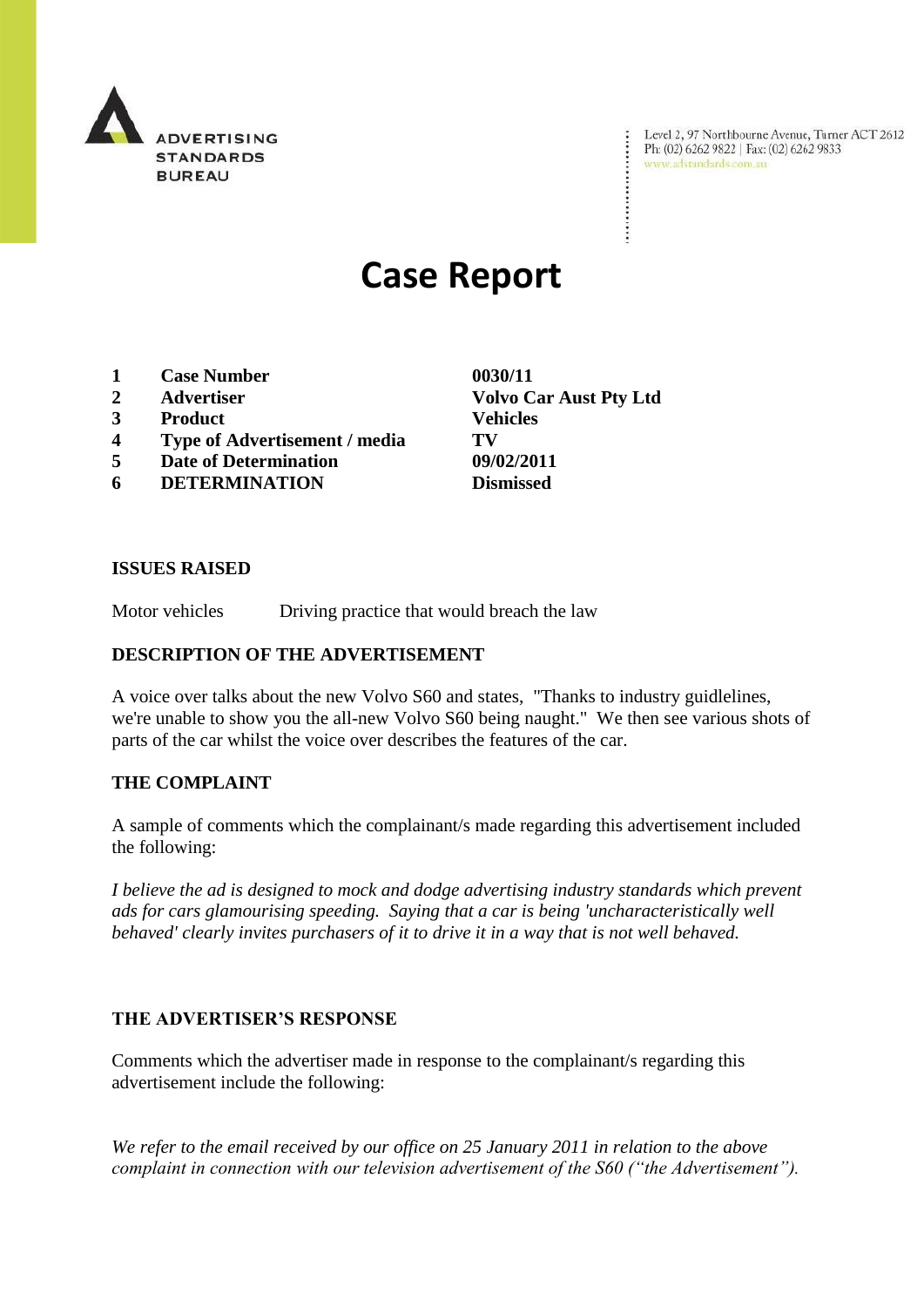*Firstly, it should be known that Volvo Car Australia Pty Ltd ("Volvo Car Australia") takes its responsibility as an advertiser very seriously and makes extensive efforts to understand and respond appropriately to community concerns and issues, including by having in place our own stringent internal review and approval process, including legal advice. Volvo Car Australia does not encourage anyone to drive in a reckless and unsafe manner. Accordingly, we respectfully disagree with the complainant's characterisation of the Advertisement as intending to glamorise speed.*

*We have considered the complaint and the Advertisement in question in light of the provisions of the AANA Code of Ethics ("the AANA Code") and the Voluntary Code of Practice of Motor Vehicle Advertising set by the Federal Chamber of Automotive Industries ("the FCAI Code"). It is noted that the nature of the complaint relates in our view to the FCAI Code. We have carefully considered the AANA Code and the FCAI Code, and assessed their provisions against the content of the Advertisement. We submit that the Advertisement does not breach the AANA Code or the FCAI Code on any of the grounds set out in the same. Provision 2.7 of the AANA Code provides that advertisements for motor vehicles must comply with the FCAI Code. We note that the Advertisement does not contain any material relevant to any other section of the AANA Code.* 

*Provision 2(a) of the FCAI Code provides that advertisements for motor vehicles shall not portray: "Unsafe driving, including reckless and menacing driving that would breach any Commonwealth law or the law of any State or Territory in the relevant jurisdiction in which the advertisement is published or broadcast dealing with road safety or traffic regulation, if such driving were to occur on a road or road-related area, regardless of where the driving is depicted in the advertisement.*

*[Examples: Vehicles travelling at excessive speed; sudden, extreme and unnecessary changes in direction and speed of a motor vehicle; deliberately and unnecessarily setting motor vehicles on a collision course; or the apparent and deliberate loss of control of a moving motor vehicle.]"*

*Provision 2(b) provides that advertisements for motor vehicles shall not portray: "People driving at speeds in excess of speed limits in the relevant jurisdiction in Australia in which the advertisement is published or broadcast."*

*Provision 2(c) provides that advertisements for motor vehicles shall not portray: "Driving practices or other actions which would, if they were to take place on a road or road related area, breach any Commonwealth law or the law of any State or Territory in the relevant jurisdiction in which the advertisement is published or broadcast directly dealing with road safety or traffic regulation.*

*[Examples: Illegal use of hand-held mobile phones or not wearing seatbelts in a moving motor vehicle. Motorcyclists or their passengers not wearing an approved safety helmet, while the motorcycle is in motion.]"*

*We note the complainant's concern that the "ad is designed to mock and dodge advertising standards which prevent ads from glamorising speed", however having reference to the above operative provisions of the FCAI Code we respectfully disagree that the Advertisement is in breach of the FCAI Code in any way.*

*There is nothing in the Advertisement that indicates that the vehicle in the Advertisement is being driven in excess of any speed limit. We also note that there is nothing in the Advertisement to suggest that the vehicle is being driven unsafely, recklessly, menacingly or in any manner in breach of any applicable laws. In fact, the Advertisement recognises the existence of industry guidelines at its very commencement and in recognition of same does not portray any driving practices activities in the Advertisement which would breach such guidelines.*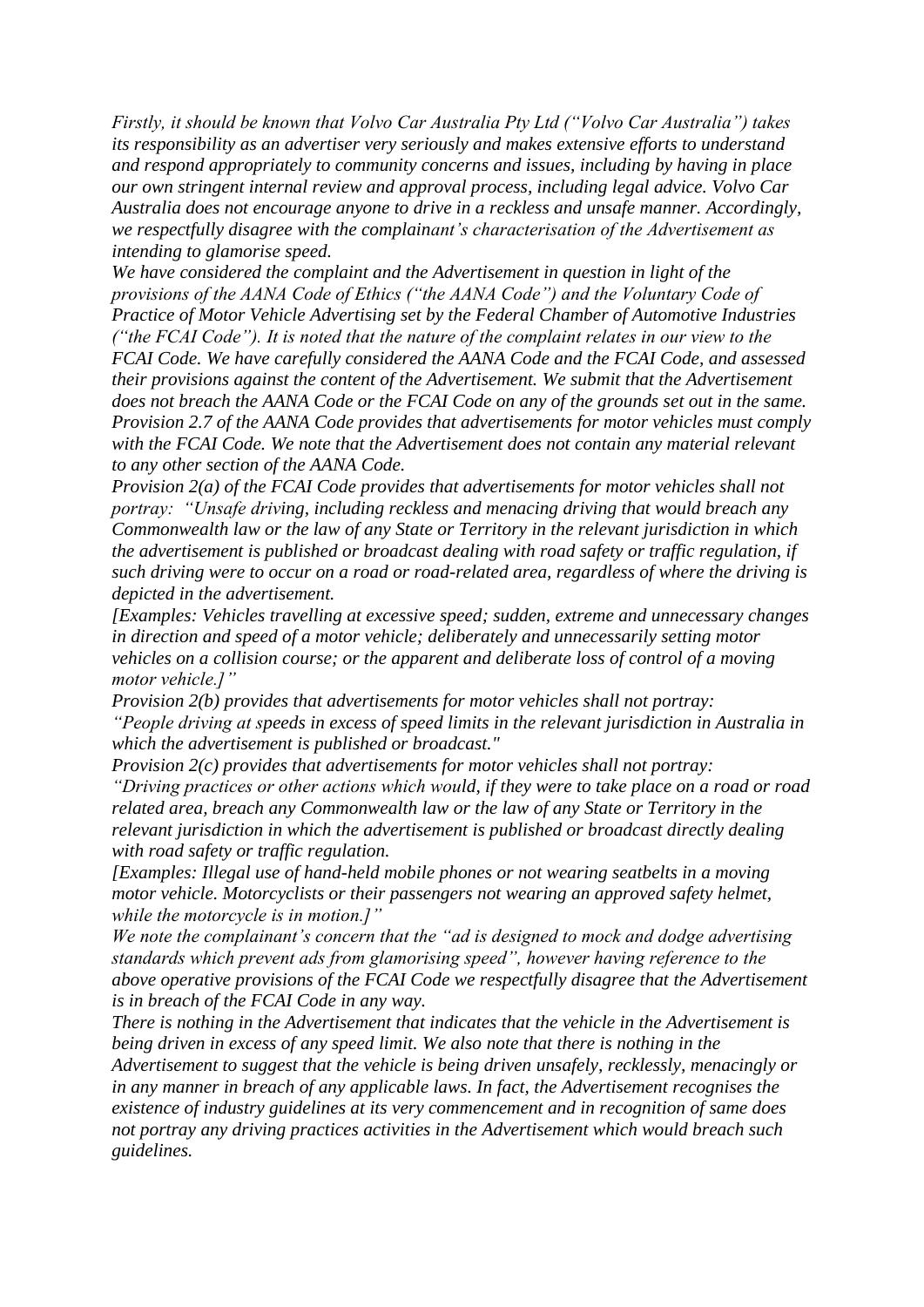*With regards to the complainant's specific concern that the vehicle is being "uncharacteristically well behaved" we respond as follows:*

*(a) the Advertisement generally (through its "naughty" theme) is intended to elicit an emotional response in the viewer, causing them to feel excitement at the release of an exciting new Volvo model and challenge the viewer's general perception of the Volvo brand;*

*(b) the viewer would obviously have a preconceived conception of what is characteristic in Volvo vehicles, and the word "uncharacteristically" is merely intended to challenge this perception by leaving the viewer invigorated by the styling and handling capability of the vehicle;*

*(c) the Advertisement acknowledges the existence of the "Industry Guidelines" at its very commencement and in our view at no stage portrays any driving practices that are in breach of provisions 2(a), (b) and (c).*

*We note that the music is fast-paced; however we note it is instrumental and not aggressive in tone or lyrical content. In any case, in our view the music in the Advertisement is not material to the portrayal of driving practices themselves.*

*We also note that the Board has in the past considered issues related to aggressive tones generally in motor vehicle advertising in its decision in Case No. 243/09. That complaint regarded a Mercedes Benz advertisement which used words such as "wicked beast" and "aggressive" to describe the vehicle and its features. We note that the Board took the view that those words were not likely to be interpreted negatively. Therefore, we are of the view that similar considerations should apply here.*

*For the above reasons we submit that the Advertisement is not in breach of the AANA Code or the FCAI Code.* 

# **THE DETERMINATION**

The Advertising Standards Board (Board) was required to determine whether the material before it was in breach of the Federal Chamber of Automotive Industries Advertising for Motor Vehicles Voluntary Code of Practice (the FCAI Code).

To come within the FCAI Code, the material being considered must be an advertisement. The FCAI Code defines an advertisement as follows: "matter which is published or broadcast in all of Australia, or in a substantial section of Australia, for payment or other valuable consideration and which draws the attention of the public, or a segment of it, to a product, service, person, organisation or line of conduct in a manner calculated to promote or oppose directly or indirectly that product, service, person, organisation or line of conduct".

The Board decided that the material in question was published or broadcast in all of Australia or in a substantial section of Australia for payment or valuable consideration given that it was being broadcast on television in Australia.

The Board determined that the material draws the attention of the public or a segment of it to a product being a Volvo S60 in a manner calculated to promote that product. Having concluded that the material was an advertisement as defined by the FCAI Code, the Board then needed to determine whether that advertisement was for a motor vehicle. Motor vehicle